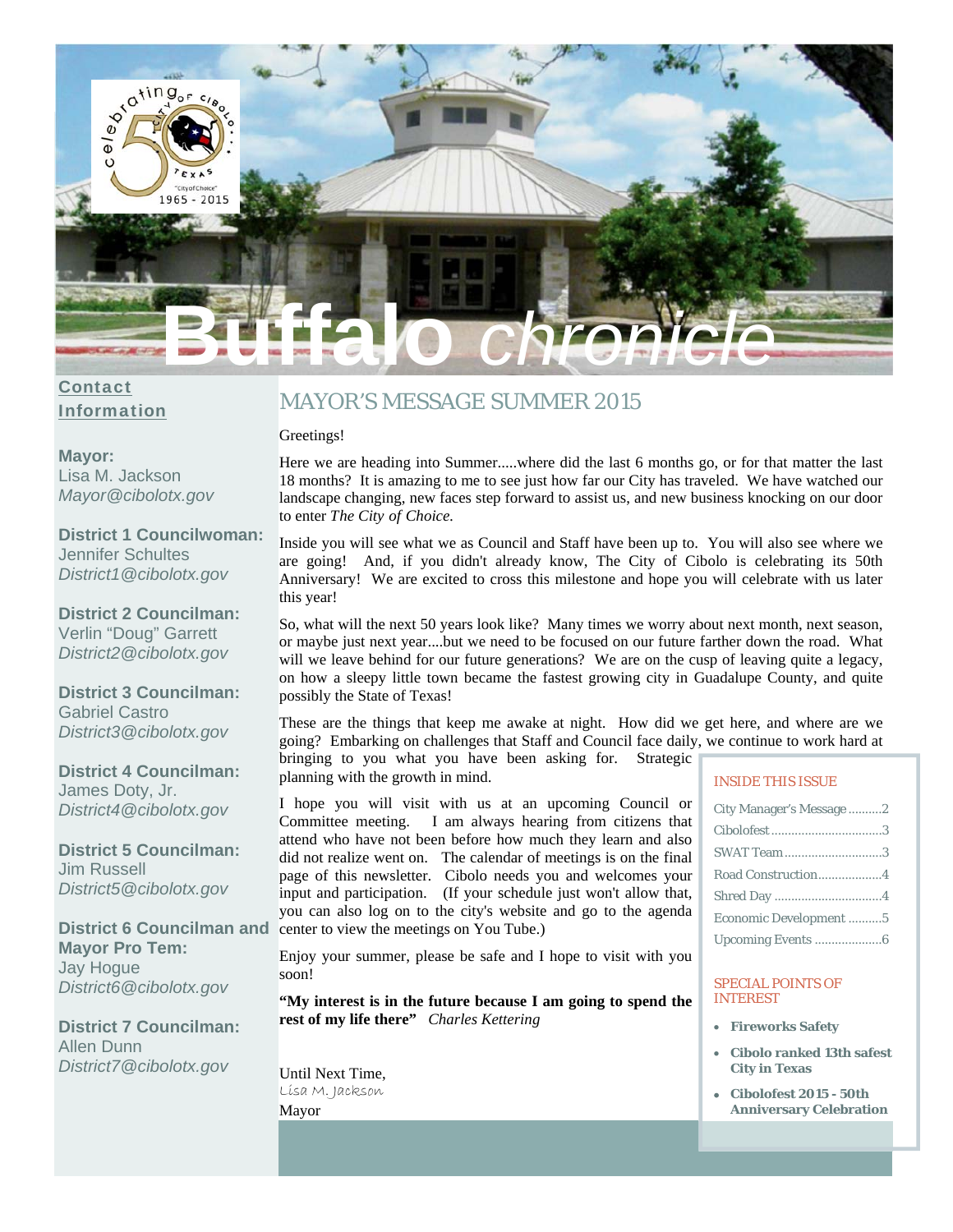#### CITY MANAGER'S MESSAGE - SUMMER 2015

The City of Cibolo continues to move forward in a positive and proactive manner. Many new public roads, drainage improvements, and recreational amenities are just around the corner. In the months ahead, several city initiated projects designed to enhance our community will become more visible. As follows:

a. Town Creek Road parking lot to accommodate parking for the south end of Schlather Park and to help with overflow parking for Schlather Park and soccer practice fields adjacent to Everyday Christian Church. Anticipated completion is late July 2015.



- b. The renovation and expansion of Fire Station #1 which was originally built and placed into operation in the 1950's. Thank you volunteers for leading the way. Construction is projected to begin late Summer of 2015.
- c. Road improvements along Green Valley Road, for approximately 2.5 miles, from Landmark Pointe subdivision (KB Homes) to Cibolo Valley Drive. This project came about as a result of the private sector working with the public sector (Cibolo, Guadalupe County Commissioners Wolverton and Cope, and SCUCISD) working together to achieve a common goal. Our estimated completion date is late Fall 2015.
- d. The construction of a community multi-event center which will include a recreation and wellness center, multi-use gymnasiums for basketball and volleyball activities, classroom space, and a water recreation feature. This facility will be located along Loop 539, just to the west of City Hall, across from Fire Station #1. Construction is currently estimated to start Fall 2015.
- e. The enhancement of drainage improvements along the Town Creek watershed, south of the Union Pacific railroad tracks, and partial road improvements to Haeckerville Road from S.H. 78 to south of the Town Creek low water crossing. Construction anticipated to begin Spring of 2016
- f. The design and construction of a 60-acre multipurpose youth ball field complex south of S.H. 78 and east of South Main Street. Tentative opening is Spring 2016.

We are also seeing retail development occurring at or near the intersection of FM 1103 and Main Street. New store openings include Walmart, CVS Pharmacy, AutoZone, Cibolo Market Place which includes Dutch Boy Cleaners, and the Shops at Cibolo Bend which includes a new Wells Fargo Bank.

Thank you,

Robert T. Horror

Robert T. Herrera City Manager

*City of Cibolo is celebrating our 50th Anniversary in 2015!*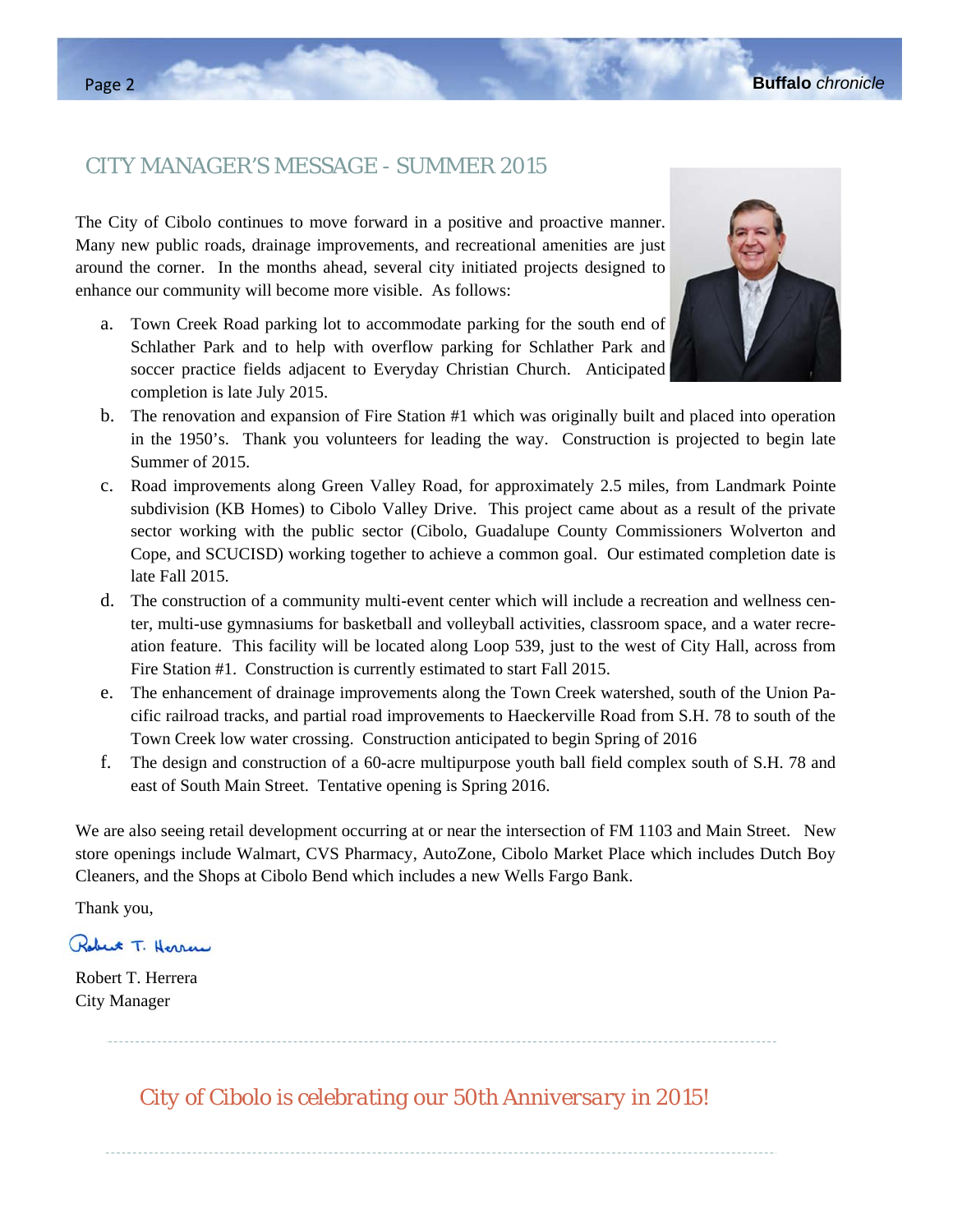

# **Cibolo Fest 2015**



## We will be celebrating the City of Cibolo's **50th** Anniversary!

Saturday, October 10, 2015, from 10:00 am to 10:00pm at City Hall, 200 S Main St.

*Come join us for a day of fun, good food, and lots of community spirit.* 







### SPECIAL WEAPONS AND TACTICS TEAM TRAINING

On May 13, 2015, Guadalupe County S.W.A.T. Team conducted a demonstration and training in Cibolo. The team was welcomed by Cibolo Mayor Lisa M. Jackson, City Manager Robert T. Herrera, Councilman Garrett, Mayor Pro-Tem Hogue, Councilman Dunn, Chief of Police Gary Cox, City Staff, HEB Partners and Cibolo Police Explorers. The team is composed of Police Officers from Cibolo, Seguin and Guadalupe County Sheriff's Office (GCSO). Lt. Jimenez, of GCSO, explained how the team responds to high risk calls in Guadalupe and adjoining counties. Some of these calls include search and arrest warrants, barricaded subject and hostage situations.

Everyone on location was able to view the armored vehicle and equipment used by the

S.W.A.T. Team. The demonstration continued to a simulated S.W.A.T. Team call out.

The SWAT Team could not have had this opportunity to demonstrate and train without a partner like HEB. This opportunity makes Officers better which in turn creates a safer community.





#### **Safewise**

Based on an analysis of the most recent FBI crime data, Cibolo was ranked **13th safest city in Texas,** by Safewise. Cibolo is made of people who embrace solid family values and strong work ethics. Part of Cibolo's secret to safety success is a police department that uses a community-oriented approach that focuses on creating partnerships with community organizations and local residents.



#### Wastewater System

You may have read in the news that "flushable" wipes put into the sewer system cause problems. Instead of dissolving like toilet paper, these wipes clump together with grease, forming long, mop-like clumps that clog sewer pipes and damage equipment.

#### *Remember, only three things are truly flushable: human waste, toilet paper and water.*

Wipes and grease being introduced into the system leads to more costly maintenance to clear the lines, and this cost is ultimately passed along to the consumer.

MORE INFORMATION CAN BE FOUND ON CCMA'S WEBSITE www.ccmatx.org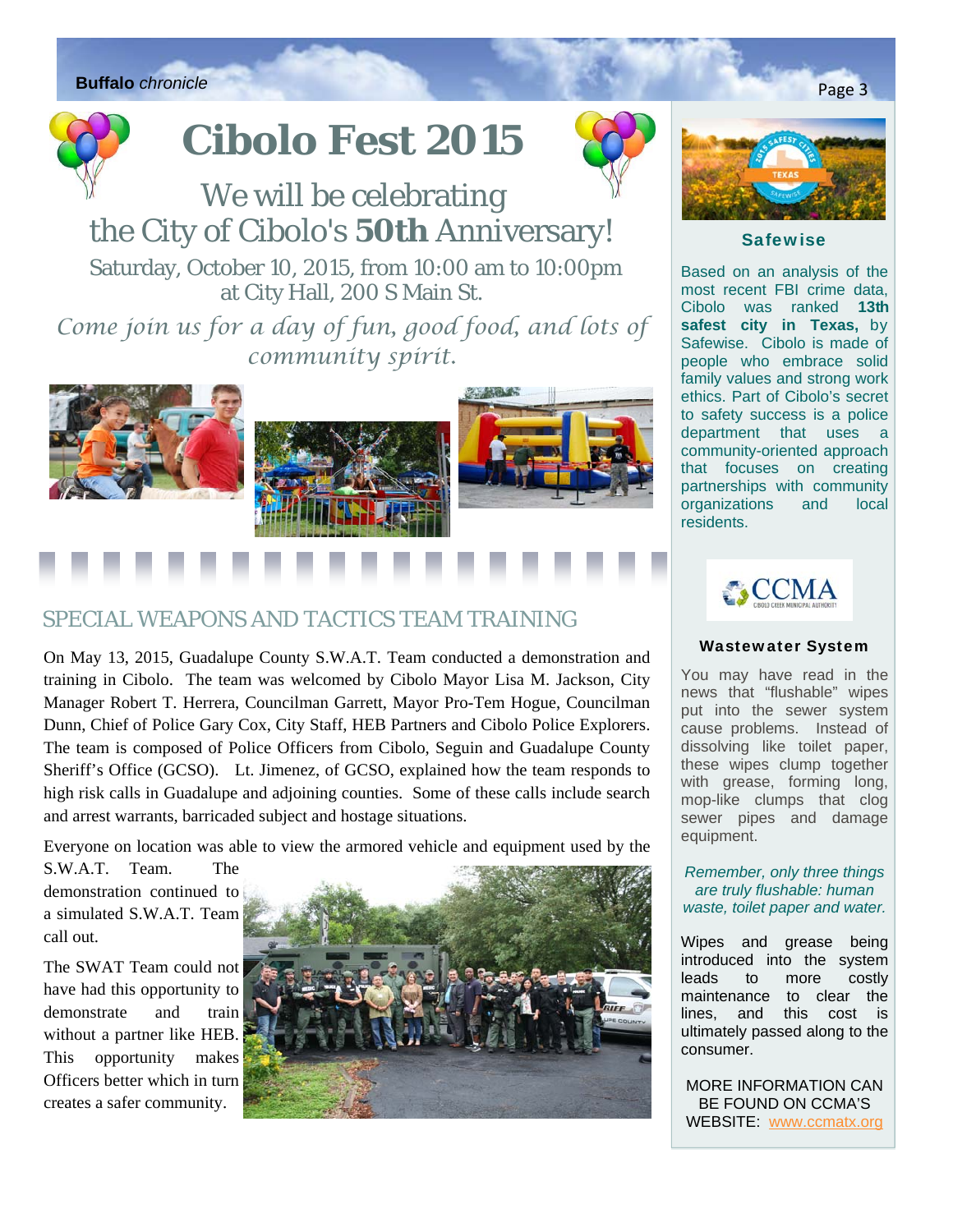#### Mosquito Control

It's summer time in Cibolo and in addition to swimming pools and family fun, we are reminded that we need to share our outside space with nature. But that doesn't mean we have to embrace a mosquito problem in our neighborhoods. With the exceptional rains that have occurred this year, mosquitos will be a significant issue. The City places mosquito control briquettes in standing water and drainage ways of City owned and maintained properties. Individuals are responsible for their own private property and can purchase briquettes at a variety of home improvement centers and other supercenters.

#### *When it comes to prevention, remember the 3D's:*

- **Drain** Problems are likely to come from water filled containers. All mosquitos require water to breed. Be sure to drain standing water around your house.
- **Dress**  Wear light colors, loose-fitting clothing, and when possible long sleeves and pants.
- **Defend** Choose a repellent that has been registered with the EPA. These have been reviewed, approved and pose minimal risk for humans when used as directed.



#### PROJECT UPDATES

Green Valley Road Reconstruction. A portion of Green Valley Road will be widened to a 5 lane road, will become fully signalized at FM 1103 and will have underground drainage, curbs and sidewalks on both sides of the street. This project is critical to the new elementary school (Cibolo Valley Elementary School) under construction on Green Valley Road, scheduled to be open August 2015. This project is jointly funded by Cibolo, SCUCISD and Blanton Developments, with the majority of the funding being provided by Blanton Developments.

Borgfeld Road Reconstruction. This project is being completed as part of the City's agreement with Wal-Mart. This roadway will become a 5 lane road, with a dedicated center turning lane that includes landscaping. The intersection at Cibolo Valley Drive will become a signalized intersection with crosswalks. There will be all new sidewalks and underground drainage as well as a dedicated right turn lane onto Borgfeld for southbound traffic on Cibolo Valley Drive. This project is also scheduled to be completed by late August, just in time for the new school year.

Schlather Park. The Schlather Park West Parking Area, located at the east end of Borgfeld Road, is now under construction and is expected to be completed in summer 2015. This parking area will add a much needed additional 24 parking spots to this very popular park. As part of the project, the City will be installing additional connection walking trails and two additional picnic bench areas with barbeque grills. All of these improvements are expected to be completed by late Fall 2015.

#### CITY OF CIBOLO SHRED DAY - A SUCCESS!



On April 25, 2015, the City of Cibolo hosted its second Shred Day for residents of Cibolo. The vendor, Iron Mountain, was at City Hall with two MSU's (Mobile Shredding Units) and shredded confidential paperwork on site. The City of Cibolo plans to have Shred Day twice a year for our residents, one in the spring, and the second one in the fall.

Thank you to the Cibolo City Council, Cibolo Youth Council, Cibolo Youth Council Leaders, and City Staff for making this city event successful!

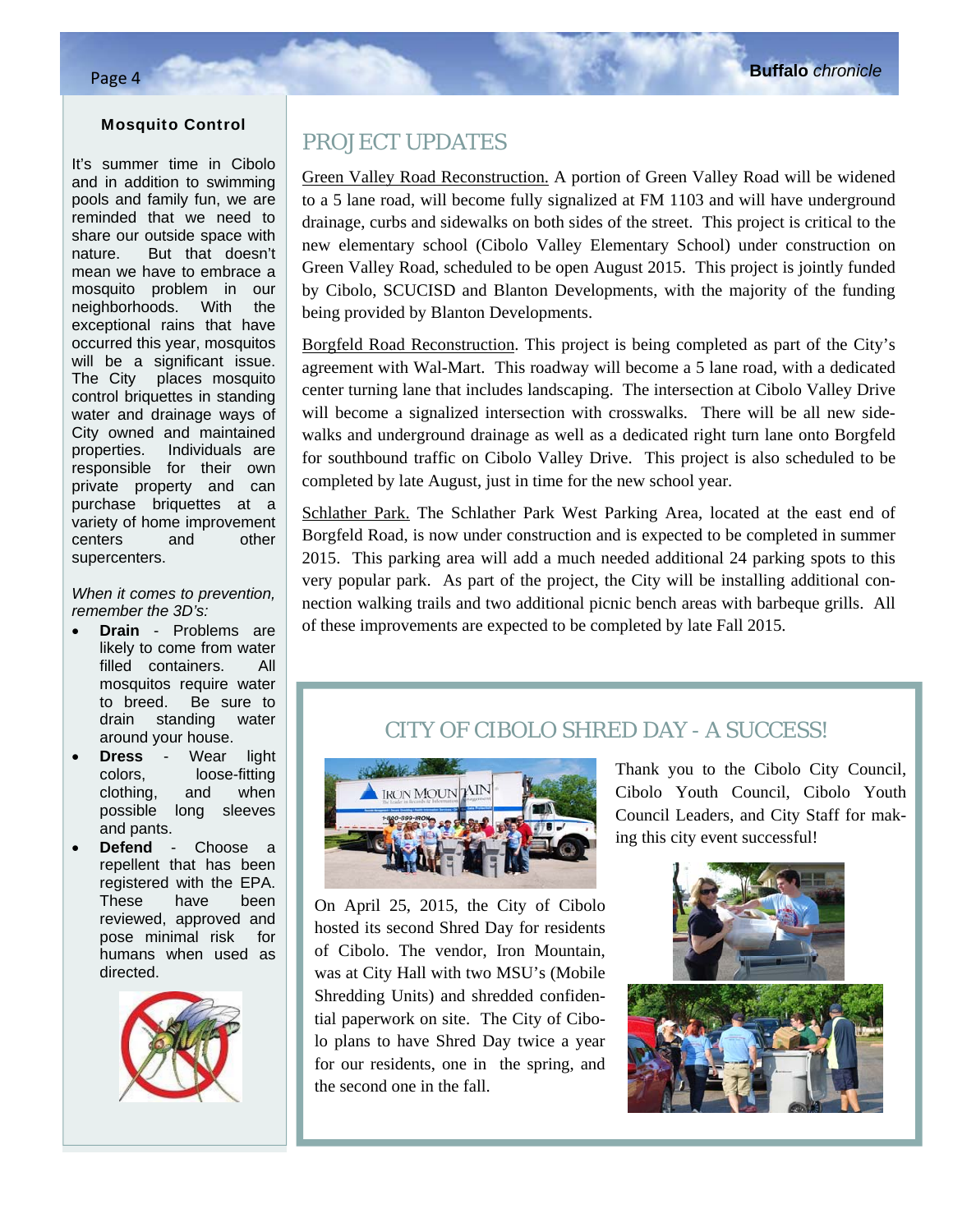**Buffalo** *chronicle* **Page 5** 

*Notice the updated city logo in honor of Cibolo's 50th Anniversary!*



#### ECONOMIC DEVELOPMENT UPDATES

The City of Cibolo Economic Development Corporation remains busy in 2015. Several projects are currently underway throughout the city and further growth is expected in the future. Construction of the Wal-Mart Super Center is expected to be completed by the end of September 2015, just in time for the holiday season.

We continue to see activity in that area. The Shops at Cibolo Bend have confirmed Wells Fargo Bank at that location, in addition to Petco and Dollar Tree.

In addition, My Madea's restaurant as well as Cibolo City Ballet have located at the shopping center at the intersection of Green Valley Road and Cibolo Valley Drive.

In the industrial area, we are pleased to announce Casa Mechanical Contractors have established themselves in Schneider Industrial Park adding new employment opportunities to Cibolo.





#### Fireworks Prohibited

With the summer holidays approaching, especially the July 4<sup>th'</sup> celebration, Cibolo Police and Fire Departments want to remind our citizens that the possession, manufacture, sell and/or use of fireworks are prohibited in the City of Cibolo. The fines can range from \$500 to \$2000 for the possession or use of fireworks within the city limits. Warnings are no longer used because of the seriousness of the firework laws. If a minor is caught with fireworks, the parent or guardian will receive the fine even if they were unaware of the minor's possession and/or usage.

Even though it is legal to buy, possess, and use consumer fireworks in the **unincorporated areas** of Guadalupe County, there are some places you cannot use fireworks even in the unincorporated county, such as near churches, hospitals and asylums, a licensed child care center, or a public or private primary or secondary school or institution of higher education.

We would also remind citizens that although fireworks and celebrations go together, they can be dangerous when used improperly; causing serious burn and eye injuries.

We would encourage our citizens to seek out the various public fireworks displays in the greater San Antonio area as part of your celebration.

#### Please visit https://

www.municode.com/library/tx/ cibolo/codes/ code\_of\_ordinances for additional information or the city website at www.cibolotx.gov.

*Fireworks Prohibited...fines can range from \$500 to \$2000 for the possession of use of fireworks within the city limits.*